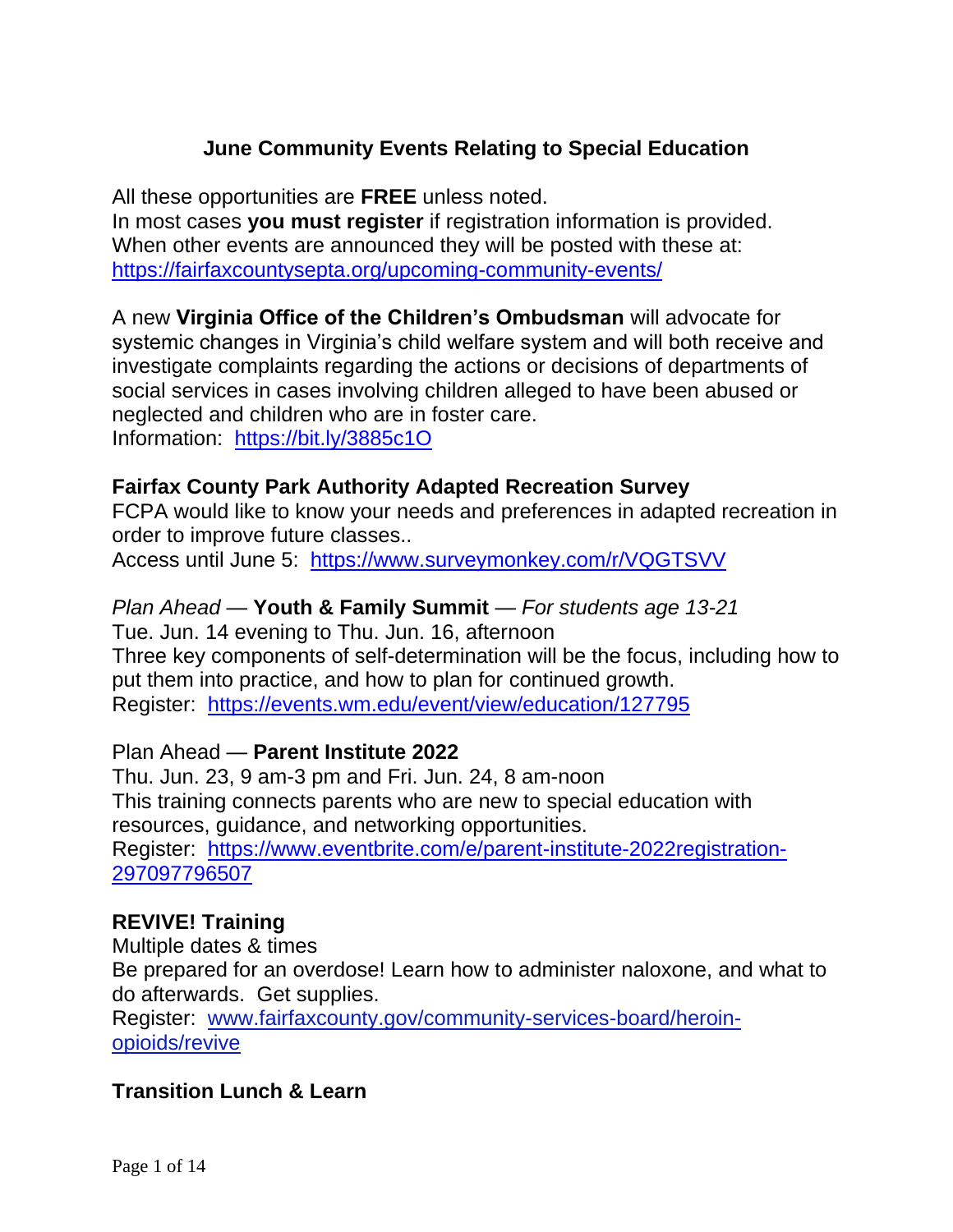#### Wed. Jun. 1, noon-1:30 pm

Plan for the transition to adult services by learning about available supports for employment, transportation, recreation, and day services. Register: [https://zoom.us/meeting/register/tJcqcOuurjsjHtHPVysnNwEhc3ZX](https://zoom.us/meeting/register/tJcqcOuurjsjHtHPVysnNwEhc3ZXUUZsrn_A) [UUZsrn\\_A](https://zoom.us/meeting/register/tJcqcOuurjsjHtHPVysnNwEhc3ZXUUZsrn_A)

# **When Dyslexia and ADHD Overlap: Symptoms, Misconceptions, and Interventions**

Wed. Jun. 1, 1 pm, with replay link

Learn the key signs and traits of ADHD and dyslexia, the differences between them, and effective interventions for children with both.

Register: [https://www.additudemag.com/webinar/dyslexia-adhd-overlap](https://www.additudemag.com/webinar/dyslexia-adhd-overlap-symptoms-interventions/?)[symptoms-interventions/?](https://www.additudemag.com/webinar/dyslexia-adhd-overlap-symptoms-interventions/?)

# **Policing in the Disability Community**

Thu. Jun. 2, noon-1 pm

Join a discussion on what police can do during routine traffic stops to ensure the safety of those with disabilities and/or racial minorities.

Register: <https://www.innow.org/event/policing-in-the-disability-community/>

# **Letter of Intent & Long-Term Advocacy Planning**

Fri. Jun. 3, 10:00-11:30 am

A Letter of Intent is an important guidance document for a loved one who will need a longterm caregiver/advocate. Learn how to write one. Register: <https://thearcofnovatrust.org/event/fffp-june-3-2022-letter-of-intent/>

# **Preparing for a Military Move? What Every Military Family Needs to Know**

Fri. Jun. 3, 10:00-11:30 am

Gain tips and strategies on the registration and withdrawal process, using the education binder and resources in FCPS.

Register: [https://www.fcps.edu/resources/family-engagement/parent](https://www.fcps.edu/resources/family-engagement/parent-resource-center/register-free-workshops-parent-resource-center)[resource-center/register-free-workshops-parent-resource-center](https://www.fcps.edu/resources/family-engagement/parent-resource-center/register-free-workshops-parent-resource-center)

# **Youth Mental Health First Aid —** *Course for Adults*

Sat. Jun. 4, 9:00 am-3:30 pm, **\$25**

Learn the risk factors and warning signs of mental health challenges in youth, their potential impact, and how to respond.

Register: [https://www.fairfaxcounty.gov/hscode/ereg/Registration.aspx?group](https://www.fairfaxcounty.gov/hscode/ereg/Registration.aspx?groupID=47)  $ID=47$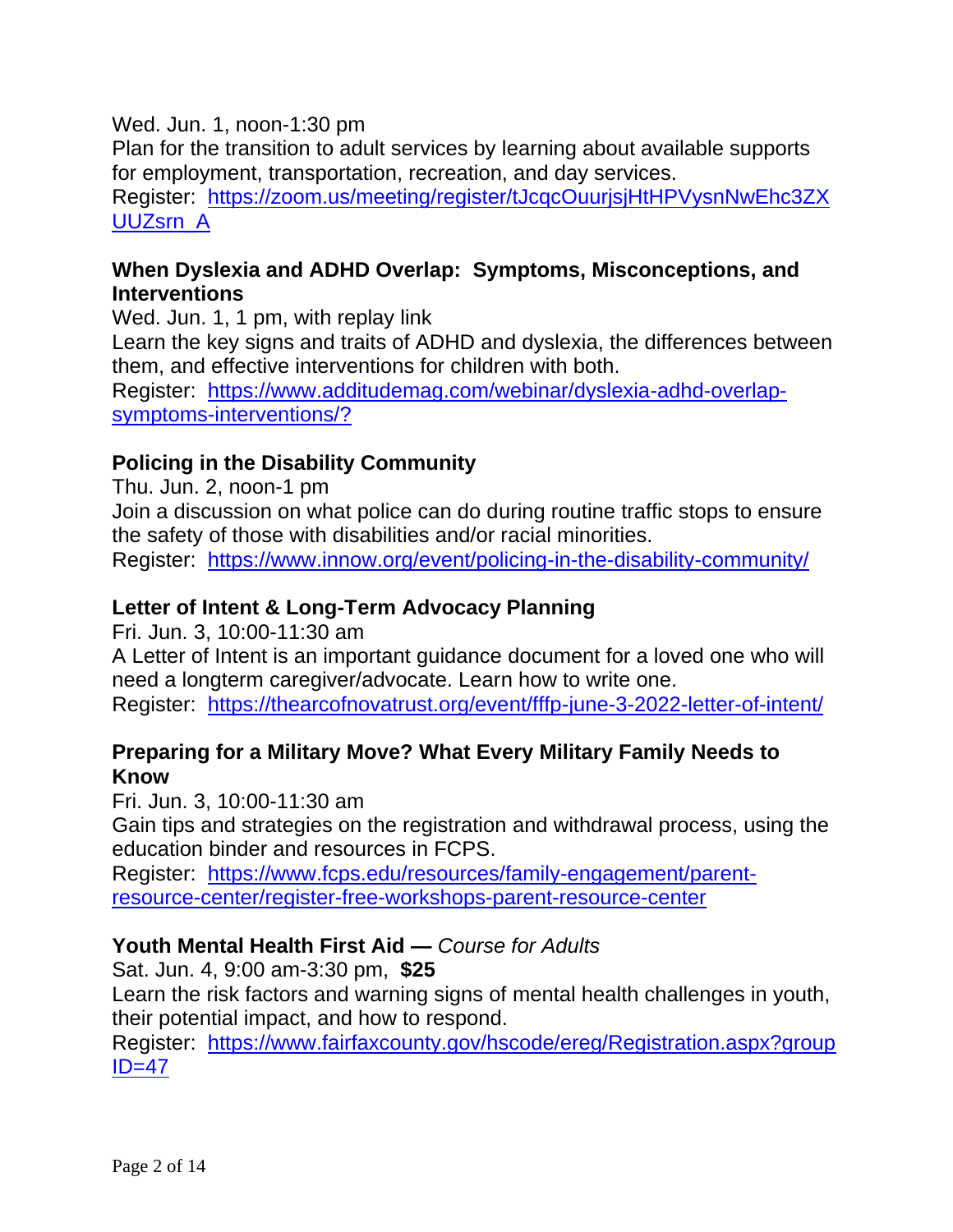# **Building Strong Parent Advocates —** *6 hour self-paced course*

Mon. Jun. 6 to Fri. Jul. 1 This training helps families to understand the special education process while empowering them to be their child's best advocate. Register: <https://bit.ly/3wQqSd4>

## **The Biology of ADHD and Medication Options for Treatment**

Tue. Jun. 7, 1 pm, with replay link Learn about the biological basis of ADHD, other disorders that co-occur with ADHD, differences in girls and boys, and medication options. Register: [https://www.additudemag.com/webinar/adhd-medication-options](https://www.additudemag.com/webinar/adhd-medication-options-brain-biology/?)[brain-biology/?](https://www.additudemag.com/webinar/adhd-medication-options-brain-biology/?)

#### **Disability Benefits: VA's Medicaid Waivers**

Tue. Jun. 7, 6:30-8:00 pm Learn about Virginia's Medicaid Waivers, the variety of benefits, eligibility for services, and how to apply and obtain benefits. Register: <https://peatc.org/event/disability-benefits-vas-medicaid-waivers-2/>

### **Measurable IEP Goals**

Wed. Jun. 8, 6:30 pm Well-written goals lead to better instruction. Learn how to contribute to this part of the IEP process.

Register: [https://us02web.zoom.us/webinar/register/WN\\_hsSoTkuwSjOOsUO](https://us02web.zoom.us/webinar/register/WN_hsSoTkuwSjOOsUO74qcEAA#/registration) [74qcEAA#/registration](https://us02web.zoom.us/webinar/register/WN_hsSoTkuwSjOOsUO74qcEAA#/registration)

#### **Tinder, Grindr, and More**

Thu. Jun. 9, 6:00 pm

View a demo of an actual dating app, and learn about the skills young adults need to navigate these apps safely, including how to avoid scams. Register; [https://us02web.zoom.us/webinar/register/WN\\_26r488adToatuEWy](https://us02web.zoom.us/webinar/register/WN_26r488adToatuEWytvZQNA#/registration) [tvZQNA#/registration](https://us02web.zoom.us/webinar/register/WN_26r488adToatuEWytvZQNA#/registration)

### **Mindfulness & Self Compassion for Teens with ADHD... and Parents, too!**

Fri. Jun. 11, 11 am-noon, with replay link

Learn how to help a teen via mindfulness and self compassion — evidence based supports that help anyone to develop resilience and self efficacy. Register: <https://impactparents.pages.ontraport.net/june-webinars>

# **Transition University —** *Self-Paced Course of 5 Sessions*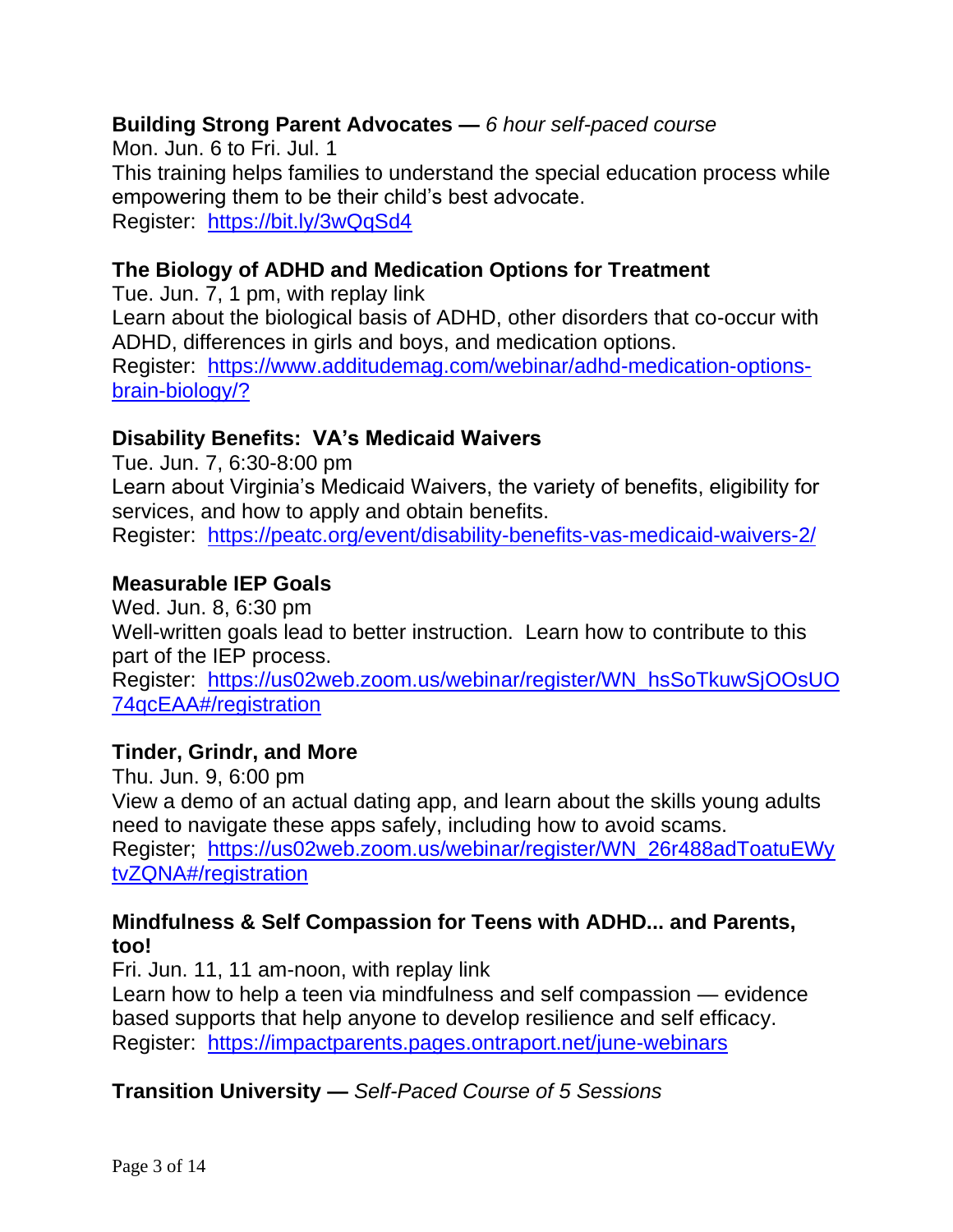Sun. Jun. 12 to Sun. Aug. 7 Learn about the many options available to maximize your child's independence and quality of life when they age out of school. Register: [https://www.eventbrite.com/e/summer-2022-transition-university](https://www.eventbrite.com/e/summer-2022-transition-university-registration-166434543199)[registration-166434543199](https://www.eventbrite.com/e/summer-2022-transition-university-registration-166434543199)

#### **Teaching Consent**

Mon. Jun. 13, 6:00 pm Learn why people with IDD are at risk for sexual violence and strategies for teaching giving and getting consent. Register: [https://us02web.zoom.us/webinar/register/WN\\_SbWFweqgTJ6fr5e1](https://us02web.zoom.us/webinar/register/WN_SbWFweqgTJ6fr5e1gH9voQ#/registration) [gH9voQ#/registration](https://us02web.zoom.us/webinar/register/WN_SbWFweqgTJ6fr5e1gH9voQ#/registration)

### **Celebrating Olmstead: Working4INclusion**

Tue. Jun. 14, 3:00-4:30 pm, live captioned & with replay link Learn about the current transition from segregated work to competitive, integrated employment opportunities for individuals with disabilities. Register: [https://us06web.zoom.us/webinar/register/WN\\_uSdTnqc3TBKFUTC](https://us06web.zoom.us/webinar/register/WN_uSdTnqc3TBKFUTCYoY0gug?) [YoY0gug?](https://us06web.zoom.us/webinar/register/WN_uSdTnqc3TBKFUTCYoY0gug?)

#### **Transition Lunch & Learn with a Fairfax-Falls Church Community Services Board (CSB) Expert**

Wed. Jun. 15, noon-1:30 pm

Plan for the transition to adult services by learning about available supports for employment, transportation, recreation, and day services.

Register: [https://zoom.us/meeting/register/tJcqcOuurjsjHtHPVysnNwEhc3ZX](https://zoom.us/meeting/register/tJcqcOuurjsjHtHPVysnNwEhc3ZXUUZsrn_A) [UUZsrn\\_A](https://zoom.us/meeting/register/tJcqcOuurjsjHtHPVysnNwEhc3ZXUUZsrn_A)

# **For Dads with (and Without) ADHD: How to Understand and Support Your Kids**

Wed. Jun. 15, 1 pm Explore approaches to improve your relationship with your child, and learn strategies to help your child get things done and fulfill their responsibilities. Register: [https://www.additudemag.com/webinar/dads-with-adhd-parenting](https://www.additudemag.com/webinar/dads-with-adhd-parenting-advice/)[advice/](https://www.additudemag.com/webinar/dads-with-adhd-parenting-advice/)

#### **Supported Decision Making and Money Management**

Wed. Jun. 15, 6:30-7:30 pm Explore ways people can use supported decision-making to earn and manage money while maintaining benefits and using Powers of Attorney. Register: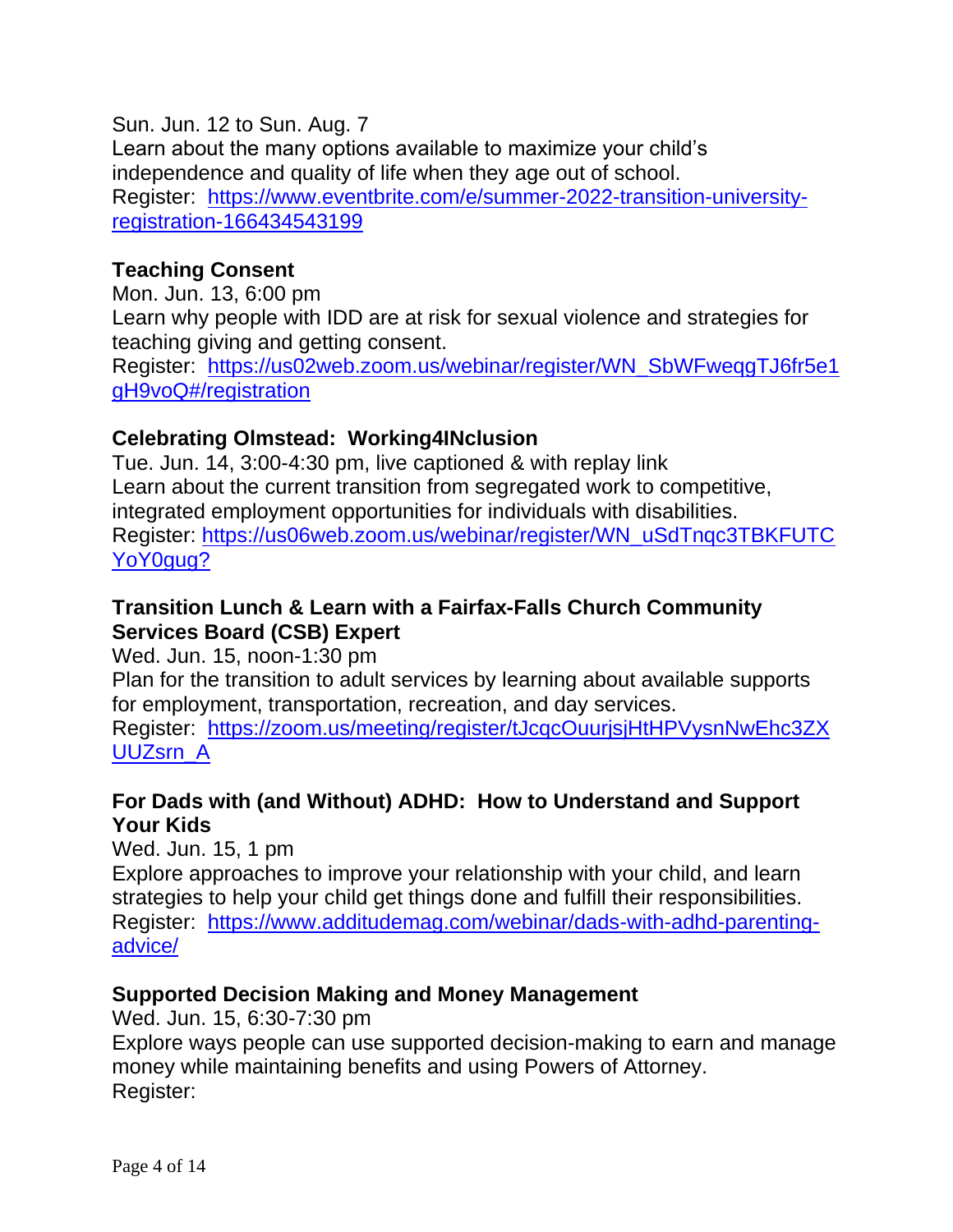<https://peatc.org/event/supported-decision-making-and-money-management/>

# **Supporting LGBTQ+ Youth and Family Members**

Thu. Jun. 16, 1:00-2:30 pm, with extended access **\$15-\$0** Best practices will be discussed for creating an affirming environment for LGBTQ+ youth and LGBTQ+ headed families. Register: [https://case.myabsorb.com/#/catalog/5889e7ba-e136-4f09-a4b1-](https://case.myabsorb.com/#/catalog/5889e7ba-e136-4f09-a4b1-937c6146a208) [937c6146a208](https://case.myabsorb.com/#/catalog/5889e7ba-e136-4f09-a4b1-937c6146a208) Use coupon code: IDENTITY

# **Social Security Basics**

Fri. Jun. 17, 10:00-11:30 am Learn about Supplemental Security Income (SSI) and Social Security Disability Insurance, Survivorship and Disabled Adult Child (SSDI). Register: [https://us06web.zoom.us/meeting/register/tZIvce](https://us06web.zoom.us/meeting/register/tZIvce-hqTMoHtOFmZmzLyNALzxnW3sGNlQl)[hqTMoHtOFmZmzLyNALzxnW3sGNlQl](https://us06web.zoom.us/meeting/register/tZIvce-hqTMoHtOFmZmzLyNALzxnW3sGNlQl)

### **Tech Trouble with Complex Kids? Ask Us Anything!**

Fri. Jun; 17, 1-2 pm with replay link

Send general questions in advance or join us live to ask your specific question relating to kids and tech!

Register: <https://impactparents.pages.ontraport.net/june-webinars>

#### *Disability Benefits: Medicaid Waivers in Virginia — In Spanish*

**Beneficios por Discapacidad: Exenciones de Medicaid de Virginia** Mar. 21 de Jun. 6:30 pm-8:00 pm

Obtenga información sobre las exenciones de Medicaid, la variedad de beneficios, la elegibilidad para los servicios y cómo obtener beneficios. Registrarse: [https://peatc.org/event/beneficios-por-discapacidad-exenciones](https://peatc.org/event/beneficios-por-discapacidad-exenciones-de-medicaid-de-virginia-3/)[de-medicaid-de-virginia-3/](https://peatc.org/event/beneficios-por-discapacidad-exenciones-de-medicaid-de-virginia-3/)

# **How To Talk So Schools Will Listen (And Listen So Schools Will Talk)**

Wed. Jun. 22, 6:30 pm Register: [https://us02web.zoom.us/webinar/register/WN\\_hsSoTkuwSjOOsUO](https://us02web.zoom.us/webinar/register/WN_hsSoTkuwSjOOsUO74qcEAA#/registration) [74qcEAA#/registration](https://us02web.zoom.us/webinar/register/WN_hsSoTkuwSjOOsUO74qcEAA#/registration)

#### **Parent Institute**

Thu. Jun. 23, 9 am-3 pm and Fri. Jun. 24, 8 am-noon Parents will be introduced to the special education process, discover new resources, and have opportunities to network.

Register: [https://www.eventbrite.com/e/parent-institute-2022registration-](https://www.eventbrite.com/e/parent-institute-2022registration-297097796507)[297097796507](https://www.eventbrite.com/e/parent-institute-2022registration-297097796507)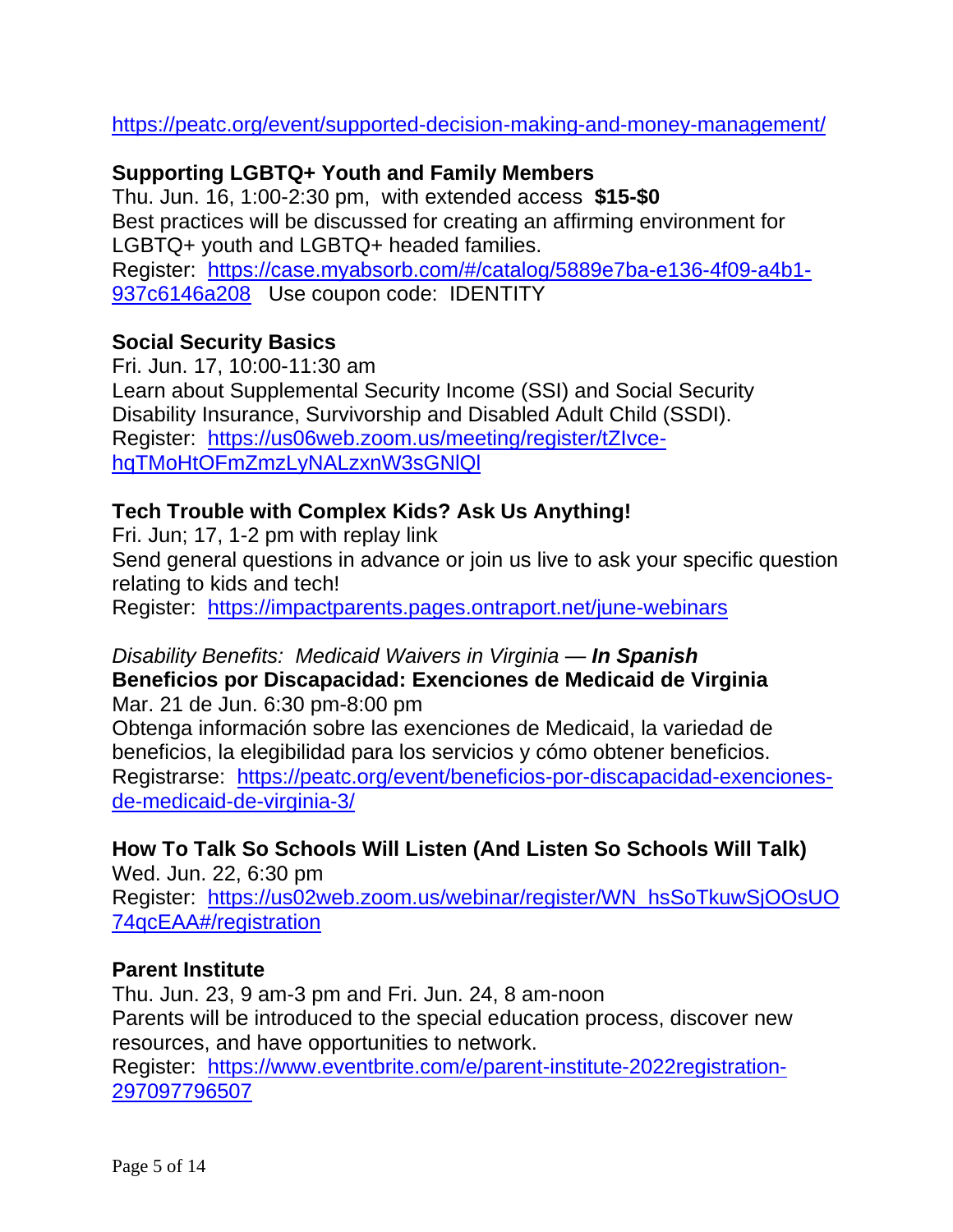## **Suicide, Access to Guns, and Extreme Risk Protection Orders: What Providers And Families Need to Know**

Fri. Jun. 24, Noon-1 pm, **\$10**

Learn about the importance of gun access as a suicide risk factor and key interventions to restrict access, including Extreme Risk Protection Orders. Register: [https://www.rosscenter.com/event/suicide-access-to-guns-extreme](https://www.rosscenter.com/event/suicide-access-to-guns-extreme-risk-protection-orders/?)[risk-protection-orders/?](https://www.rosscenter.com/event/suicide-access-to-guns-extreme-risk-protection-orders/?)

### *Waze to Adulthood — In Spanish*

**Waze a la adultez** — *Cursos de 4 horas a su propio ritmo* Martes 5 de jul. al martes 2 de agosto, en linea Esta capacitación lo ayudará a pensar en las metas a largo plazo de su hijo y en cómo usar el proceso del IEP para ayudarlo a alcanzarlas. Registrarse: [https://www.eventbrite.com/e/registro-waze-a-la-adultez-2022](https://www.eventbrite.com/e/registro-waze-a-la-adultez-2022-en-espanol-327302008117) [en-espanol-327302008117](https://www.eventbrite.com/e/registro-waze-a-la-adultez-2022-en-espanol-327302008117)

### *Plan Ahead —* **Tech Camp: Tech for Independent Living**

Tue. Jul. 12 to Fri. Jul. 15, in-person and virtual multiple formats Individuals with I/DD and a family member receive training on using apps for travel, employment, safety, and activities of daily living. Register after July 7: [info@thearcofnova.org](mailto:info@thearcofnova.org)

# *Plan Ahead —* **Parents as Collaborative Leaders Training**

Jul. 20 - July 22 Parents of children with disabilities will gain information, resources and skills to become active leaders in policy development and evaluation. Register: [https://www.eventbrite.com/e/parents-as-collaborative-leaders](https://www.eventbrite.com/e/parents-as-collaborative-leaders-training-pacl-2022-registration-297187113657)[training-pacl-2022-registration-297187113657](https://www.eventbrite.com/e/parents-as-collaborative-leaders-training-pacl-2022-registration-297187113657)

#### Plan Ahead — **Parent Institute 2022**

Thu. Jun. 23, 9 am-3 pm and Fri. Jun. 24, 8 am-noon Parents will be introduced to the special education process, discover new resources, and have opportunities to network. Register: [https://www.eventbrite.com/e/parent-institute-2022registration-](https://www.eventbrite.com/e/parent-institute-2022registration-297097796507)[297097796507](https://www.eventbrite.com/e/parent-institute-2022registration-297097796507)

*Plan Ahead —* **GMU STEM Summer Saturday** *— For 9th-12th graders* Sat. Jul. 30, 9 am-3 pm, Nguyen Bldg. 4511 Patriot Cir. Fairfax Student-centered activities will include team-building, design, the sciences, math, engineering, manufacturing and computer science.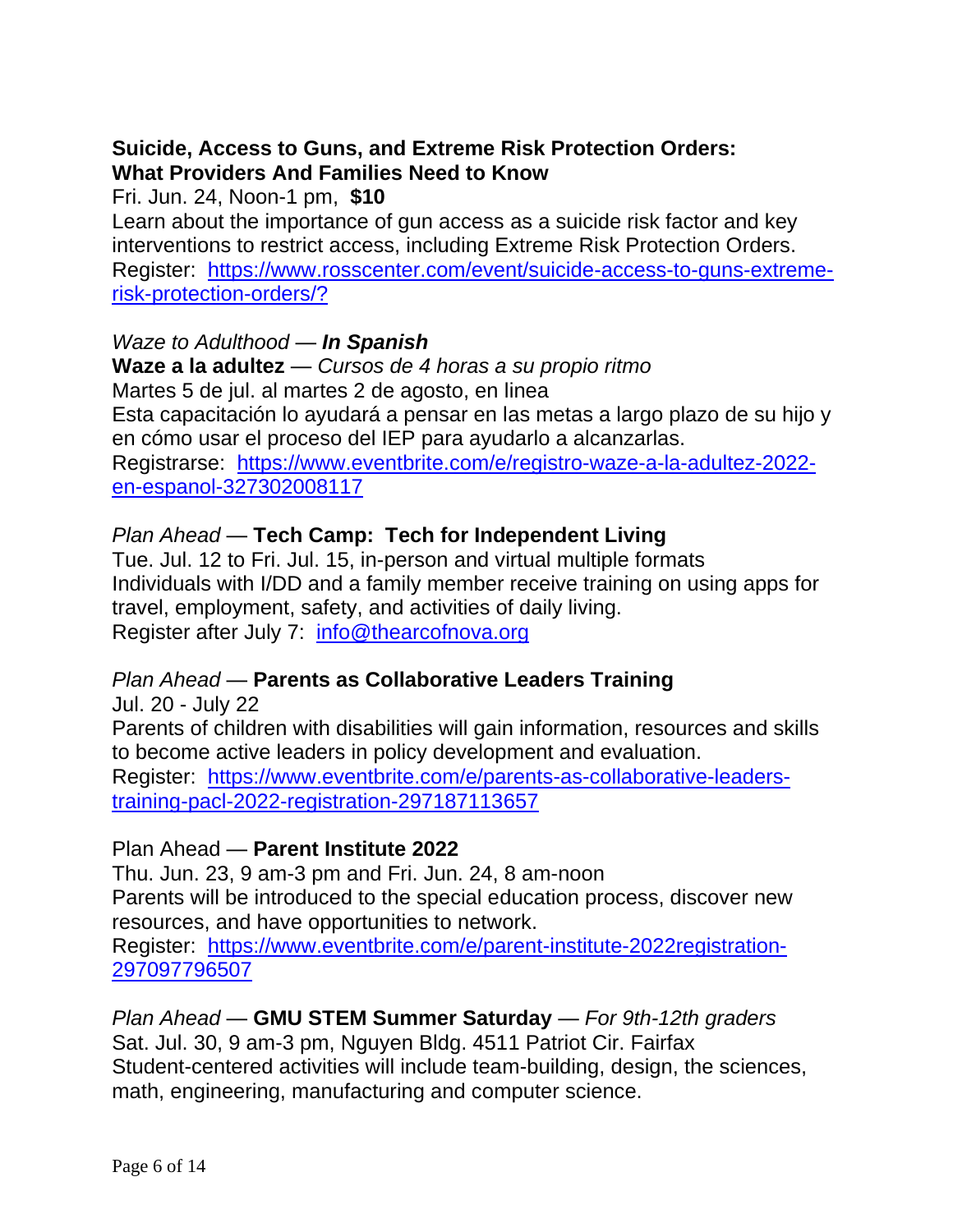#### Register: <https://cec.gmu.edu/gmu-stem-summer-saturdays>

## *Plan Ahead —* **PACL Advanced Training**

August 30 - September 2

Past trainees of Parents as Collaborative Leaders will explore ways to continue to develop their leadership skills and teacher others. Register: [https://www.eventbrite.com/e/parents-as-collaborative-leaders](https://www.eventbrite.com/e/parents-as-collaborative-leaders-advanced-pacl-advanced-2022-registration-297220132417)[advanced-pacl-advanced-2022-registration-297220132417](https://www.eventbrite.com/e/parents-as-collaborative-leaders-advanced-pacl-advanced-2022-registration-297220132417)

#### *Plan Ahead —* **2022 Family Engagement Conference**

Sat. Jul. 16, 9 am-4 pm

The speakers will focus on equity in family engagement and sustaining effective partnerships with school personnel.

Register: <https://peatc.org/event/2022-family-engagement-conference/>

# **Ongoing and On Demand**

#### **Adult to Adult: Navigating College with ADHD** *— For HS Seniors* On demand.

Students learn how to work with college disability services and strategies to track and complete assignments.

Register: [https://chadd.thinkific.com/courses/a2a-navigating-college-with](https://chadd.thinkific.com/courses/a2a-navigating-college-with-adhd)[adhd](https://chadd.thinkific.com/courses/a2a-navigating-college-with-adhd)

#### **Learning Your Way** — *Online Self-Paced Courses*

24/7 Access, Feb. 15, 8 am to Jun. 30, 11 pm Courses for foster, adoptive, and kinship care families on *Special Education 101*, *Constructive Communication,* and *Trauma 101*. Register: [https://www.eventbrite.com/e/learning-your-way-spring-2022](https://www.eventbrite.com/e/learning-your-way-spring-2022-tickets-233867141917) [tickets-233867141917](https://www.eventbrite.com/e/learning-your-way-spring-2022-tickets-233867141917)

#### **The Arc@School Advocacy Curriculum \$99** for 6 months

Build your special education knowledge, know the law, and learn to advocate for the services your child

needs. Scholarship: <https://thearcus.surveymonkey.com/r/H7WNHB7> Purchase: [https://thearcatschool.org/advocacy-curriculum/?](https://thearcatschool.org/advocacy-curriculum/)

#### **Family Coaching** *— 8-12 week program*

Work weekly one-on-one with a coach to identify individualized goals and create a targeted family plan.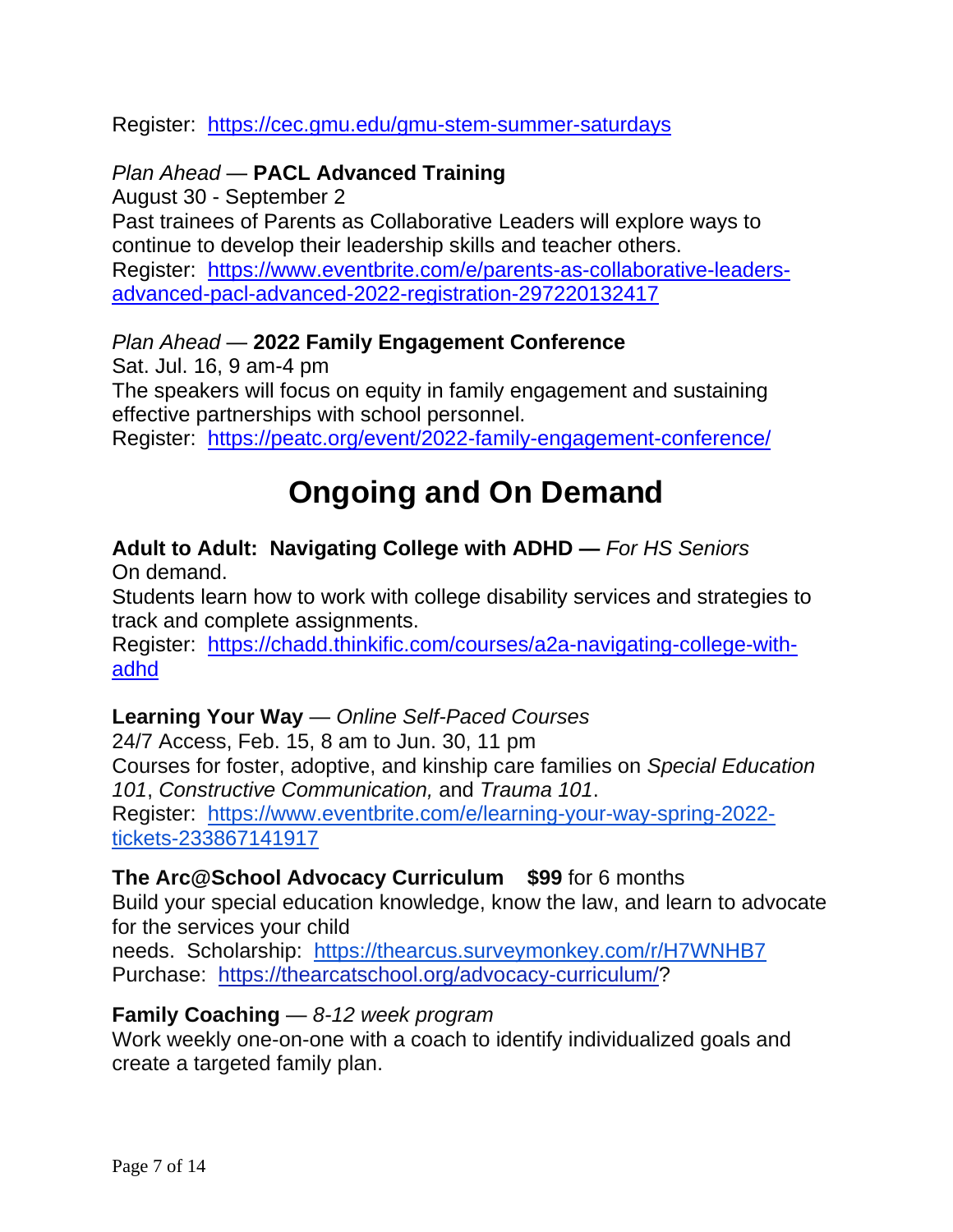Register: [https://a109092.socialsolutionsportal.com/apricot-intake/e8afd273-](https://a109092.socialsolutionsportal.com/apricot-intake/e8afd273-4daa-4525-a1f1-b8ee33528344) [4daa-4525-a1f1-b8ee33528344](https://a109092.socialsolutionsportal.com/apricot-intake/e8afd273-4daa-4525-a1f1-b8ee33528344)

# **Fairfax County's Pre-Notification 9-1-1 Program**

Enroll now in this new public safety program for individuals with disabilities. Details & Registration: [https://www.fairfaxcounty.gov/911/emergency-health](https://www.fairfaxcounty.gov/911/emergency-health-profile)[profile.](https://www.fairfaxcounty.gov/911/emergency-health-profile)

# **Dyslexia & the IEP: How to Make Sure the IEP Is in Tip-Top Shape**

Webinar, available 24/7 Access: <https://www.youtube.com/watch?v=frehRL58UTs>

### **Accommodations for Recreational Classes and Camps with Fairfax County Parks**

Accommodations include physical accessibility, ASL interpreters, assistive devices, sensitivity training for classmates, and staff training.

To request accommodations, [email gary.logue@fairfaxcounty.gov](mailto:gary.logue@fairfaxcounty.gov) or 703 324- 8563

# **Scholarships for Classes with Fairfax County Parks**

Children of families that receive public assistance (medicaid, free school lunch, SNAP, TANF) are eligible to take one set of classes per quarter for a \$15 registration fee.

Information: <https://www.fairfaxcounty.gov/parks/scholarships>

# **NAMI Basics**

This 6-session course is for adults who provide care for youth (ages 22 and younger) who are experiencing mental health symptoms (including ADHD and ASD).

Register[:](https://publiccourseapi.nami.org/Learner/Login?ReturnUrl=%2F) <https://www.nami.org/Videos/NAMI-Basics-OnDemand>

# **Wrightslaw Special Education Law and Advocacy Training**

Learn about special education law, rights and responsibilities; tests to measure progress and regression; SMART IEPs; and strategies for effective advocacy.

Info: <https://www.wrightslaw.com/webex/law.adv.index.htm>\$50-\$90

# **Get Ready for College: A Resource for Teens with Disabilities**

Online, Self-Paced 8 Class Course from VCU

This course for high school students with disabilities focuses on preparation for college, selection of a college for best fit, and the disability services process.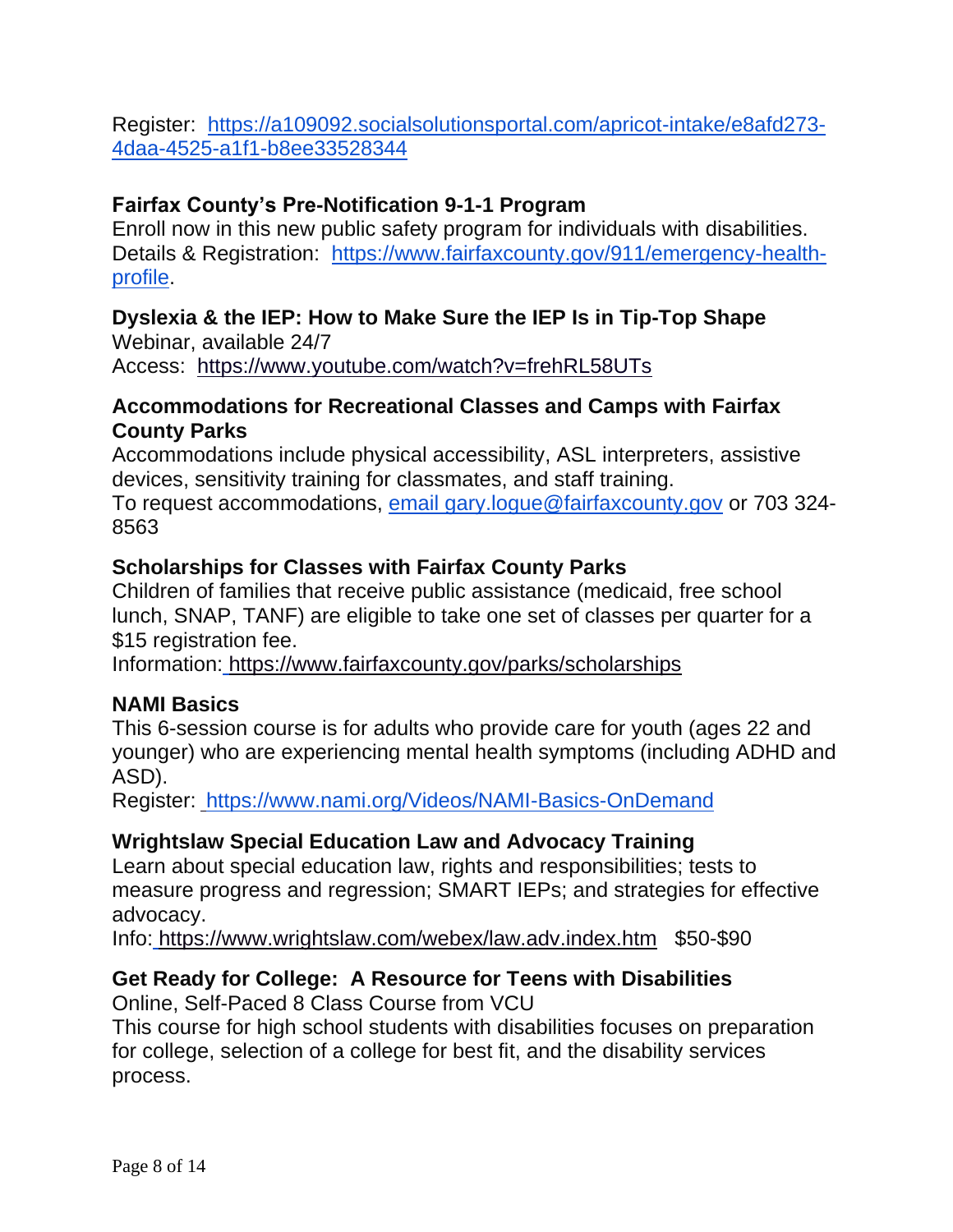Access: [http://vafamilysped.org/Event/j8Gu8yhL54NjdEsQYzfwtg/Event](http://vafamilysped.org/Event/j8Gu8yhL54NjdEsQYzfwtg/Event-online-self-paced-free-course-get-ready-for-college-a-resource-for-teens-with-disabilities)[online-self-paced-free-course-get-ready-for-college-a-resource-for-teens-with](http://vafamilysped.org/Event/j8Gu8yhL54NjdEsQYzfwtg/Event-online-self-paced-free-course-get-ready-for-college-a-resource-for-teens-with-disabilities)[disabilities](http://vafamilysped.org/Event/j8Gu8yhL54NjdEsQYzfwtg/Event-online-self-paced-free-course-get-ready-for-college-a-resource-for-teens-with-disabilities)

**Access to Success** — *Online Self-Paced 8-class Course for Students with Disabilities*

High school and college students can learn about their disability rights and how to obtain accommodations in college. Use the mp3 files for audio. Access: [https://rtcil.ku.edu/ats-home](https://accesstosuccess.ctb.ku.edu/)

**The Parent Playbook** — *9 Module Online Course on Autism* From the VCU Autism Center for Excellence & Virginia Autism Council. An introduction on Autism Spectrum Disorder for families, including tips for caregivers, characteristics, interventions and recommended programs and services.

Access: [https://vcuautismcenter.org/te/courses/parent\\_playbook.cfm](https://vcuautismcenter.org/te/courses/parent_playbook.cfm)

# **Ongoing Community Support Groups for Youth & Parents**

All these support groups are open to newcomers, and they are free, except where noted. No diagnosis is required to participate. Participants are typically given the opportunity to share their story, experience support, and glean guidance (as desired) from group members regarding both community and school resources. **Confidentiality is to be respected.**

# **Support Groups for Youth**

**ASNV Autism Social Group** for high school students and young adults meets on the 1st Saturday monthly noon-1 pm. Contact Nicci Dowd at [autismsoclub@gmail.com.](mailto:autismsoclub@gmail.com) Join meeting at [https://us02web.zoom.us/j/87204681036?pwd=dlEvRWltZjlZdXZtN1g1Wll4](https://us02web.zoom.us/j/87204681036?pwd=dlEvRWltZjlZdXZtN1g1Wll4SGRJZz09) [SGRJZz09;](https://us02web.zoom.us/j/87204681036?pwd=dlEvRWltZjlZdXZtN1g1Wll4SGRJZz09) Meeting ID: 872 0468 1036; Passcode: 276691.

**ASNV Teen Time** for youth, age 13-19 with ASD, meets virtually Saturdays, 11 am to

noon. Contact: [info@asnv.org](mailto:info@asnv.org) Meeting: [https://us02web.zoom.us/j/94660016](https://us02web.zoom.us/j/9466001682) [82;](https://us02web.zoom.us/j/9466001682) Meeting ID: 946 600 1682; One tap mobile at (301) 715-8592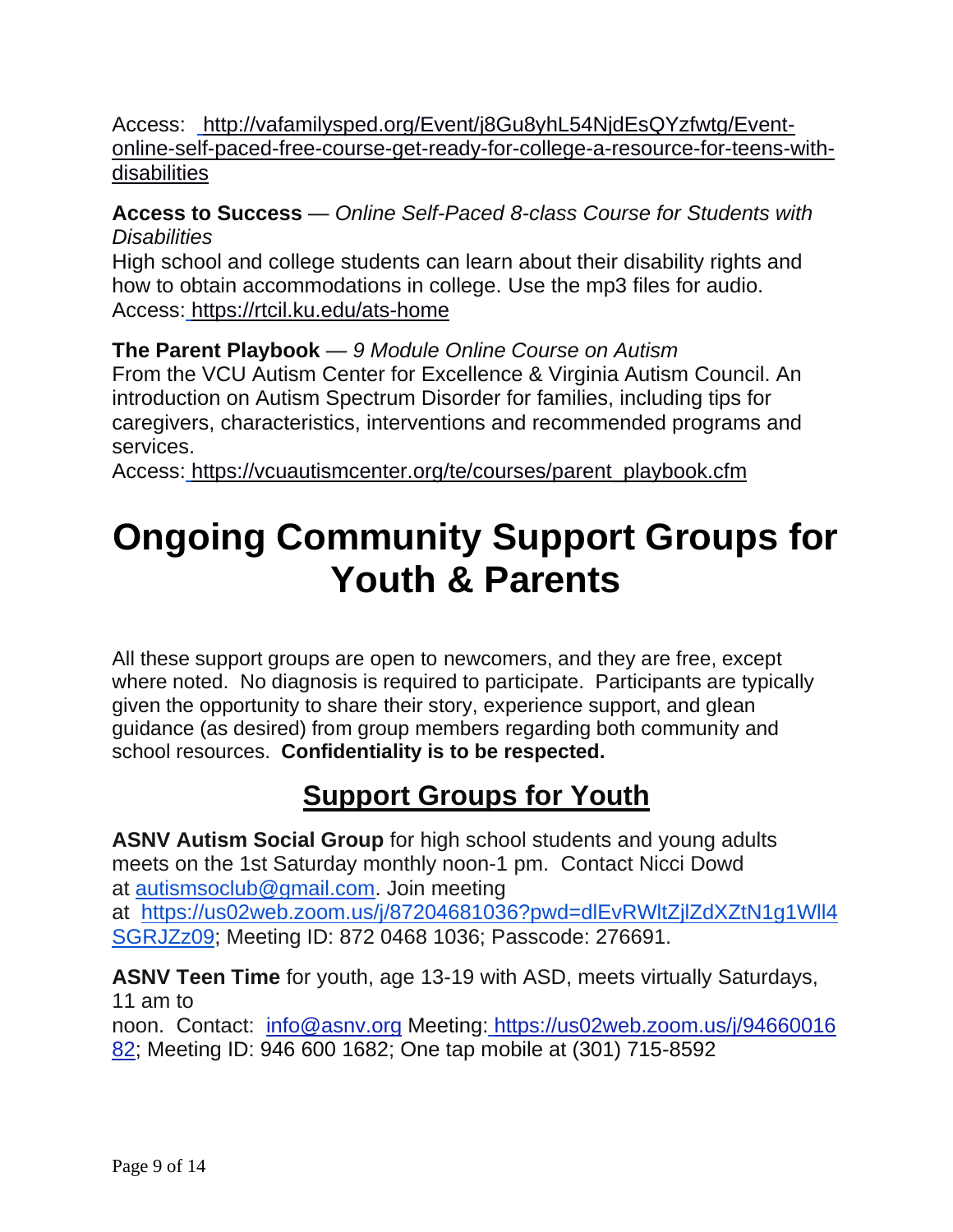**Escape Room Book Club** (with hybrid-media) for neurodiverse teens, ages 12-18, to connect with their peers, meets monthly on the 4th Thu. At 4:30 pm at Brambleton Library, Brambleton. Contact: [austin.ferraro@loudoun.gov](mailto:austin.ferraro@loudoun.gov) for current books 571-258-3998

*Heads Up* and *Talk It Out —* Teen and Parent Recovery Groups These are concurrent virtual groups for teens (ages 14-17) who are working through emotional, mental health or substance use challenges and their parents every Thursday 6-7

pm. Info: [https://www.fairfaxcounty.gov/community-services](https://www.fairfaxcounty.gov/community-services-board/recovery/heads-up-talk-it-out)[board/recovery/heads-up-talk-it-out](https://www.fairfaxcounty.gov/community-services-board/recovery/heads-up-talk-it-out)

**People First for Young Adults** is a social and self-advocacy group for youth with disabilities ages 14-26. It meets monthly on the 2nd Tuesday, 6:30-8:00 pm. Contact: [email Diane.Monnig@thearcofnova.org](mailto:Diane.Monnig@thearcofnova.org)

**S.L.A.M.** (Share, Learn, Aspire, Mentor) for ages 16-24, meets the 3rd Thursday monthly, 6-8 pm. Contact: Melvin [mroy@umfs.org](mailto:mroy@umfs.org)

**Youth MOVE**, for ages 14-29, meets the 2nd & 4th Thursday monthly at 6:30 pm. This facilitated group is for teens with mental health concerns. Register: [https://docs.google.com/forms/d/e/1FAIpQLSdXeiGDRn](https://docs.google.com/forms/d/e/1FAIpQLSdXeiGDRnqHnPu6fqHBBylQ-1tBB6WtP_9d-goW5pDxJj0TBw/viewform) [qHnPu6fqHBBylQ-1tBB6WtP\\_9d-goW5pDxJj0TBw/viewform](https://docs.google.com/forms/d/e/1FAIpQLSdXeiGDRnqHnPu6fqHBBylQ-1tBB6WtP_9d-goW5pDxJj0TBw/viewform)

**Youth Empowerment Transition Council**, for youth with disabilities ages 14- 22, meets on the 2nd Monday of the month to advise PEATC and build advocacy and leadership skills. Contact: [kwormley@peatc.org](mailto:kwormley@peatc.org)

# **Support Groups for Parents**

**AAC Parent Group** meets occasionally on Saturdays. Contact: Amanda **[amandam@skillbuildersllc.com](http://amandam@skillbuildersllc.com/) or 703-941- 7757 ext. 316**

**African American Culturally Focused Virtual Parent Café** meets Thursdays, 6:00-7:30 pm. Register at least 24 hours in advance by [email](mailto:BuildingStrongerFamilies@fairfaxcounty.gov)  [BuildingStrongerFamilies@fairfaxcounty.gov](mailto:BuildingStrongerFamilies@fairfaxcounty.gov) or 703-324-7720

**Alpha Moms** This support group for adoptive parents meets monthly in McLean. Contact: [robin4brady@gmail.com](mailto:robin4brady@gmail.com)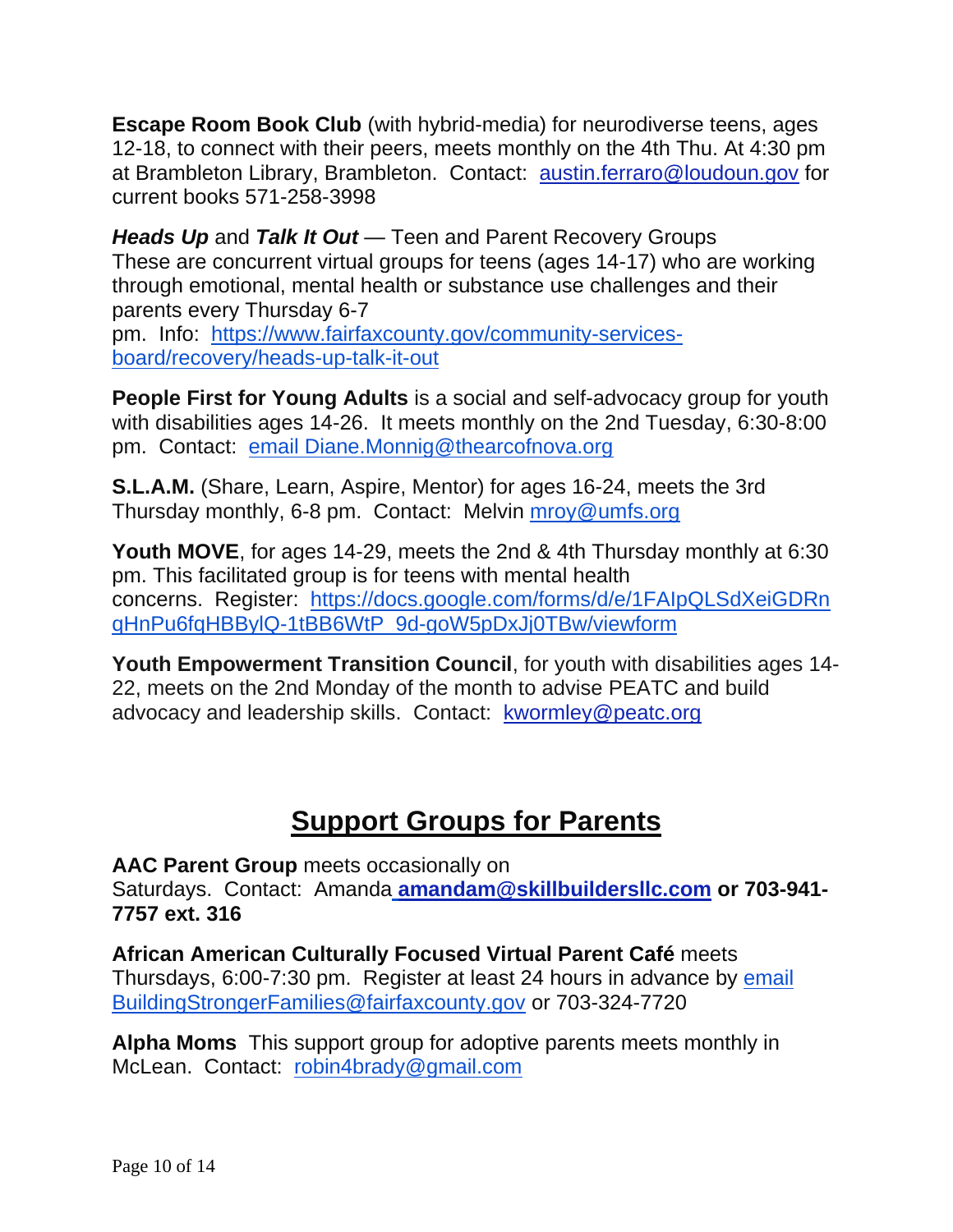**Arlington Epilepsy Support Group**, a list-serve, can be accessed at [ARLepilepsy@googlegroups.com](mailto:ARLepilepsy@googlegroups.com)

**Autism Dads** meets one evening monthly. Contact: George Buzby at 571- 419-1257 or [gbuzby@aol.com](mailto:gbuzby@aol.com)

**Autism Society of NoVA Support Group** meets on the 2nd Saturday of the month, 1:00-2:30 pm via

Zoom. [https://us02web.zoom.us/j/9466001682;](https://us02web.zoom.us/j/9466001682) Meeting ID: 946 600 1682; One tap mobile (301) 715-8592

# **Business Networking Event for Special Needs Parents**

Alternate Fridays, May 29 and following, 9:00-10:30 am *Via Zoom.* Connect with fellow special needs parents and business owners, build your referral network, and share best practices. Contact: <https://thearcofloudoun.org/networking/>

**Cafés Virtuales Para Padres**: Miércoles de 7:00-8:30 pm. Regístrese con al menos 24 horas de anticipación: [BuildingStrongerFamilies@fairfaxcounty.gov](mailto:BuildingStrongerFamilies@fairfaxcounty.gov) o 703-324-7720

**CHADD**: Children & Adults with Attention Deficit/Hyperactivity Disorder

- **Alexandria CHADD Parent Support Group** 4th Mon. of each month at 6:30 pm. Contact: Susan, [ADHDParentMountVernon@gmail.com](mailto:ADHDParentMountVernon@gmail.com) or call 303-903-9972.
- **West Fairfax/Burke CHADD Parent Support Group** 1st & 3rd Thur. of each month at 8:00 pm Contact: Cathy, [ocgreulich@aol.com](mailto:ocgreulich@aol.com)

**CSB Family Support Group at Gatlan Center** 2nd and 4th Wed. of each month 6:00-7:30 pm via Zoom Contact: [Samar.Chwairy@fairfaxcounty.gov](mailto:Samar.Chwairy@fairfaxcounty.gov) or call 703-799-2882.

**D.A.D.S.** Dads Appreciating Down Syndrome 3rd Tue. each month, 7-9 pm via Zoom. Contact: George [gbuzby@aol.com](mailto:gbuzby@aol.com) or call 703- 545-6089.

**Dr. Dan's Support Group for Parents Raising Challenging Children** meets via Zoom on Mondays, 1-2 pm, Register: [http://survey.constantcontact.com/survey/a07eh2rnzqrk9vdghmb/a0](http://www.parentchildjourney.com/journey/) [179kbgrhnj1/questions](http://www.parentchildjourney.com/journey/)

**Fairfax Juvenile Court Parent Support** for problems including runaway behavior, truancy, alcohol/drug abuse, and serious behavioral problems at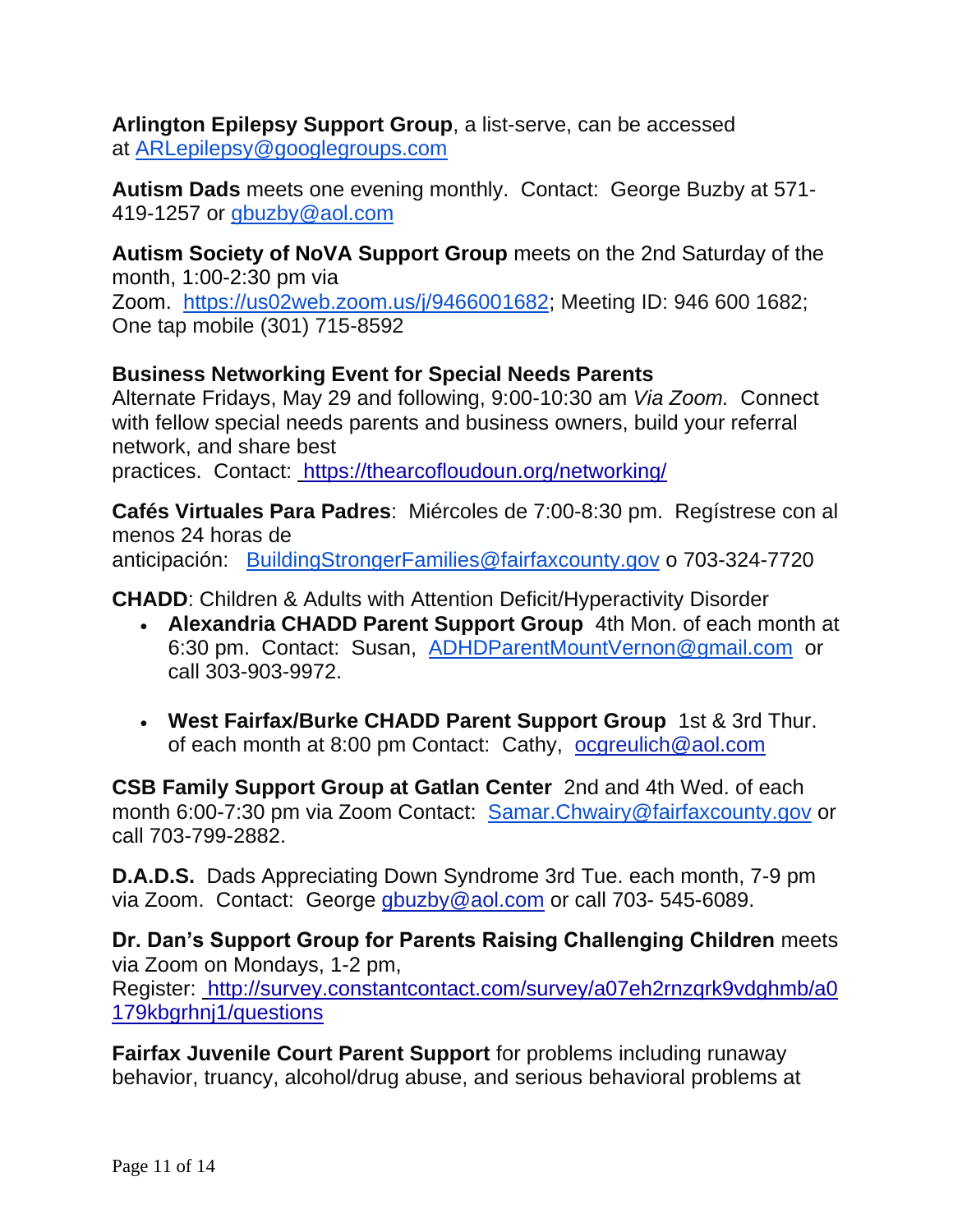home, at school, or in the community. Sign up for a phone consultation at [https://www.signupgenius.com/go/10c0a44abab29abf85-juvenile](https://www.fairfaxcounty.gov/juveniledomesticrelations/juvenile-intake)

**Family F.I.R.S.T. Fridays Autism Support Group** meets on the 1st Friday monthly, noon-12:45 at Gum Spring Library 24600 Millstream Dr. Stone Ridge

**Family Recovery & Support Group** meets weekly via Zoom on Mondays 6:30-7:30 pm for family and friends of those receiving CSB services for addictions. Contact: [Natalie.Holmes@fairfaxcounty.gov](mailto:Natalie.Holmes@fairfaxcounty.gov) [www.fairfaxcounty.](http://www.fairfaxcounty.gov/community-services-board/recovery/family-support-virtual-group) [gov/community-services-board/recovery/family-support-virtual-group](http://www.fairfaxcounty.gov/community-services-board/recovery/family-support-virtual-group)

**Formed Families Together** consists of monthly peer support groups for adoptive, kinship, and foster caregivers and parents. *Virtual* support group meets the 1st Sunday evening monthly. *In-Person* support group meets the 3rd Wednesday evening monthly.

Register: [https://www.eventbrite.com/e/formed-families-together-support](https://www.eventbrite.com/e/formed-families-together-support-groups-tickets-147657582805)[groups-tickets-147657582805](https://www.eventbrite.com/e/formed-families-together-support-groups-tickets-147657582805)

**Foster the Family Support Group** for foster and adoptive moms meets the 3rd Monday of each month, 6:30-8:00 pm in Falls Church. Childcare is provided. Register: <https://www.fosterthefamilydc.org/supportgroups>

**Grupo de Chat para Padres**: Unete mediante la aplicación de WhatsApp y podras mantenerte al tanto de todo lo que PEATC Latino esta haciendo. Entra al GRUPO: [https://bit.ly/2VoU2vw](https://linkprotect.cudasvc.com/url?a=https%3a%2f%2fpeatc.us19.list-manage.com%2ftrack%2fclick%3fu%3d9b5868a79d7b2d88d8732aa3c%26id%3d756fbba846%26e%3d23556639e8&c=E,1,mIA24BSB4wDcwhxhLcAEbyvuwXX-NIVOd6MVMZLc_H2nlemS5jhh3RW_rgulutz5Y4lMyF68MuN8LLHdMpl8EhmLH_gZ8WY0tabjsYP3zs-ntNXOfqtA&typo=1) (Chat Group for Latino Parents: Join through the WhatsApp application and you will be able to keep up to date with everything that PEATC Latino is doing.)

**Grupo de educación y apoyo a padres en española** se reúne el cuarto sábado de cada mes, de 10 a 11 am en Zoom en <https://us02web.zoom.us/j/9466001682> ID de reunión: 946 600 1682

*Heads Up* and *Talk It Out —* Teen and Parent Recovery Groups These are concurrent virtual groups for teens (ages 14-17) who are working through emotional, mental health or substance use challenges and their parents every Thursday 6-7

pm. Info: [https://www.fairfaxcounty.gov/community-services](https://www.fairfaxcounty.gov/community-services-board/recovery/heads-up-talk-it-out)[board/recovery/heads-up-talk-it-out](https://www.fairfaxcounty.gov/community-services-board/recovery/heads-up-talk-it-out)

**Kinship Café** meets online 6:30-8:00 pm the 2nd Wednesday of the month for those raising the children of relatives and friends. To attend, call 703-324- 7720 or email [BuildingStrongerFamilies@fairfaxcounty.gov](mailto:BuildingStrongerFamilies@fairfaxcounty.gov)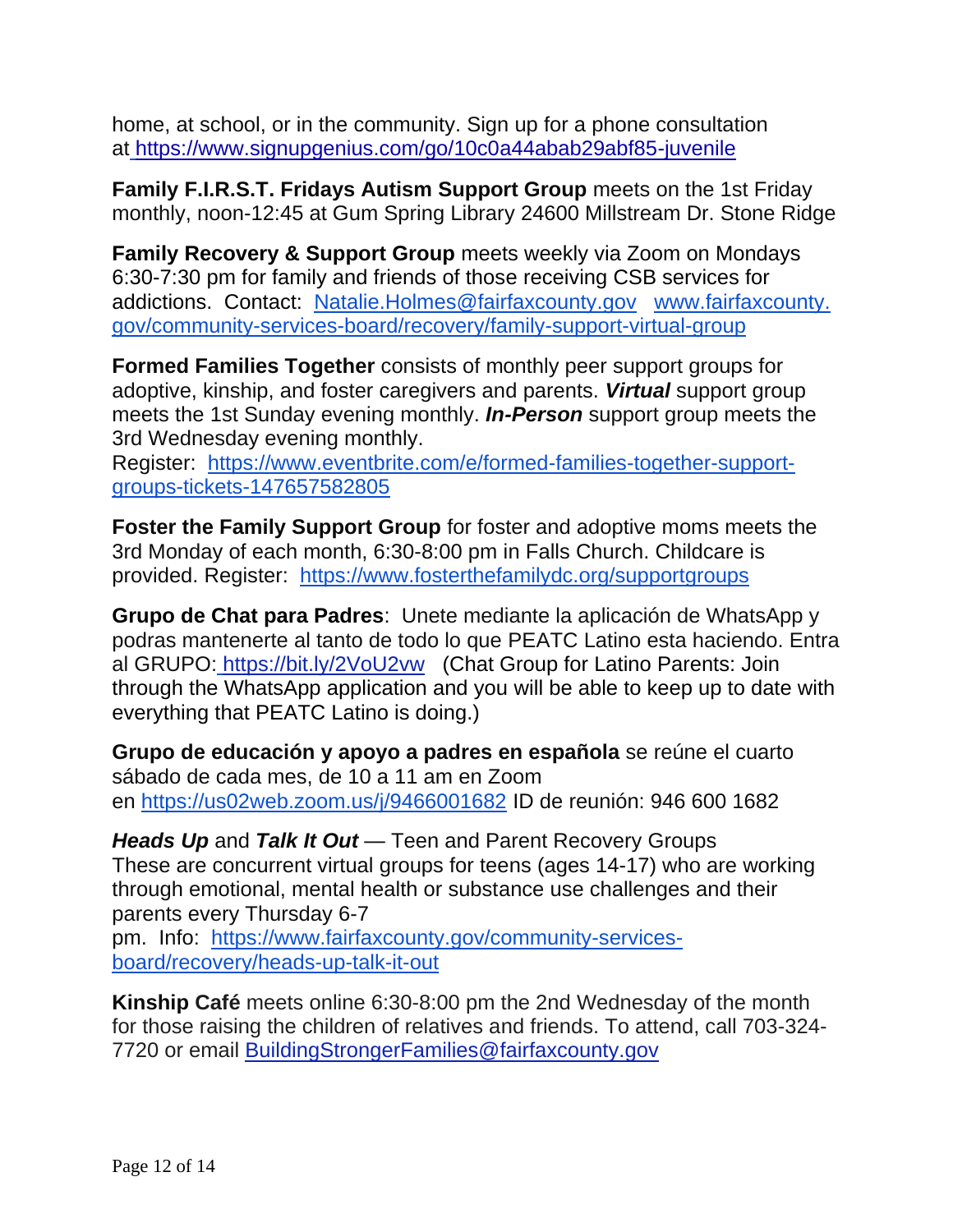**Let's Talk Transitions** meets monthly on the 4th Wednesday at 7 pm to discuss their autistic teen's post-high school plans. Register: <https://xminds.org/event-4522626>

**NAMI:** National Alliance on Mental Illness builds better lives for affected families. **Arlington Parent Support Group** meets two Sundays a month at 7:00-8:30 pm. Contact: Michelle Best [mczero@yahoo.com](mailto:mczero@yahoo.com)

**NAMI Family Support Group** meets on the 1st and 3rd Wednesdays on Zoom for parents of children living with mental health challenges including ADHD, ASD, etc. <https://zoom.us/j/94509229914>

**NAMI Parent & Caregiver Support Group** meets on the 4th Thursday monthly. Email [namicva.org](http://namicva.org/) or call 804-285-1749

**OCD Family Support Group** meets the 1st Mon. of each month, 7:30 pm. Contact: [ela.mike@verizon.net](http://ela.mike@verizon.net/) or call 202-215-5859

**Parent Café (**for all Fairfax County parents and guardians) meets via Zoom in English on Mon., 7:45-9:15 pm, and en español, miércoles, 7:00-8:30 pm. Register at least 24 hours in advance by email [BuildingStrongerFamilies@fairfaxcounty.gov](mailto:BuildingStrongerFamilies@fairfaxcounty.gov) or 703-324-7720

**Parents in a Pandemic** is for families of children or young adults with developmental and/or behavioral challenges. They meet twice monthly, 5:30- 6:30 pm on Wednesdays. Register: [https://thearcofnova.org/november](https://thearcofnova.org/november-december-dates-for-virtual-parent-support-group-meetings/)[december-dates-for-virtual-parent-support-group-meetings/](https://thearcofnova.org/november-december-dates-for-virtual-parent-support-group-meetings/)

**Parents of Autistic Children (POAC-NOVA) Parent Support Group** meets on Saturdays occasionally. Contact: Brianne Russel-Morris [administrator@poac-nova.org](mailto:administrator@poac-nova.org) .

**Parents of Autistic Teens** meets some Sat. of each month. Contact: Maria Dubuc 703-970-3676 or [Admin@ASNV.org](mailto:Admin@ASNV.org)

**REACH Parent Support Group** meets monthly to support parents of individuals with developmental disabilities who also have mental health or behavioral issues. Contact: Dr. Pourmand [mojgan.pourmand@eastersealsucp.com](mailto:mojgan.pourmand@eastersealsucp.com)

**Virginia Family Network Book Club** for parents and caregivers of children living with mental health challenges meets on the 2nd and 4th Thursdays at 7 pm. Contact Nicole Anjum at [nanjum@namivirginia.org](mailto:nanjum@namivirginia.org) .